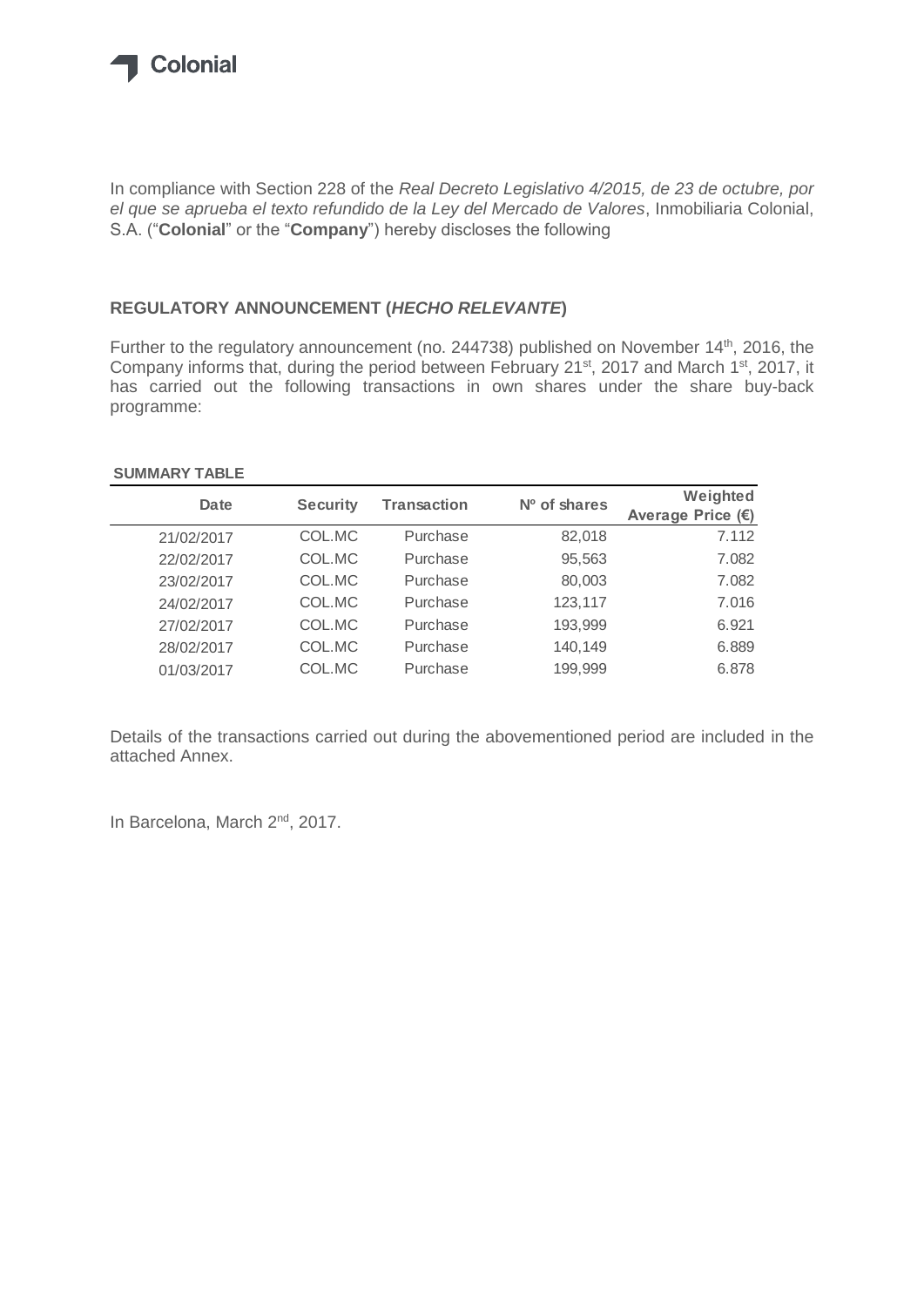

## **ANNEX**

| Date       | <b>Security</b> | <b>Transaction</b> | Nº of shares | Price $(\epsilon)$ | Intermediary       |
|------------|-----------------|--------------------|--------------|--------------------|--------------------|
| 21/02/2017 | COL.MC          | Purchase           | 1,896        | 7.103              | Renta 4 Banco, S.A |
| 21/02/2017 | COL.MC          | Purchase           | 1,944        | 7.102              | Renta 4 Banco, S.A |
| 21/02/2017 | COL.MC          | Purchase           | 519          | 7.098              | Renta 4 Banco, S.A |
| 21/02/2017 | COL.MC          | Purchase           | 2,254        | 7.092              | Renta 4 Banco, S.A |
| 21/02/2017 | COL.MC          | Purchase           | 1,638        | 7.094              | Renta 4 Banco, S.A |
| 21/02/2017 | COL.MC          | Purchase           | 1,419        | 7.095              | Renta 4 Banco, S.A |
| 21/02/2017 | COL.MC          | Purchase           | 1,570        | 7.096              | Renta 4 Banco, S.A |
| 21/02/2017 | COL.MC          | Purchase           | 4,213        | 7.095              | Renta 4 Banco, S.A |
| 21/02/2017 | COL.MC          | Purchase           | 914          | 7.100              | Renta 4 Banco, S.A |
| 21/02/2017 | COL.MC          | Purchase           | 536          | 7.105              | Renta 4 Banco, S.A |
| 21/02/2017 | COL.MC          | Purchase           | 881          | 7.102              | Renta 4 Banco, S.A |
| 21/02/2017 | COL.MC          | Purchase           | 5,524        | 7.099              | Renta 4 Banco, S.A |
| 21/02/2017 | COL.MC          | Purchase           | 1,238        | 7.071              | Renta 4 Banco, S.A |
| 21/02/2017 | COL.MC          | Purchase           | 1,168        | 7.073              | Renta 4 Banco, S.A |
| 21/02/2017 | COL.MC          | Purchase           | 516          | 7.081              | Renta 4 Banco, S.A |
| 21/02/2017 | COL.MC          | Purchase           | 180          | 7.088              | Renta 4 Banco, S.A |
| 21/02/2017 | COL.MC          | Purchase           | 703          | 7.081              | Renta 4 Banco, S.A |
| 21/02/2017 | COL.MC          | Purchase           | 180          | 7.093              | Renta 4 Banco, S.A |
| 21/02/2017 | COL.MC          | Purchase           | 178          | 7.095              | Renta 4 Banco, S.A |
| 21/02/2017 | COL.MC          | Purchase           | 1,115        | 7.085              | Renta 4 Banco, S.A |
| 21/02/2017 | COL.MC          | Purchase           | 883          | 7.088              | Renta 4 Banco, S.A |
| 21/02/2017 | COL.MC          | Purchase           | 658          | 7.090              | Renta 4 Banco, S.A |
| 21/02/2017 | COL.MC          | Purchase           | 4,066        | 7.086              | Renta 4 Banco, S.A |
| 21/02/2017 | COL.MC          | Purchase           | 2,106        | 7.088              | Renta 4 Banco, S.A |
| 21/02/2017 | COL.MC          | Purchase           | 593          | 7.095              | Renta 4 Banco, S.A |
| 21/02/2017 | COL.MC          | Purchase           | 350          | 7.096              | Renta 4 Banco, S.A |
| 21/02/2017 | COL.MC          | Purchase           | 2,758        | 7.103              | Renta 4 Banco, S.A |
| 21/02/2017 | COL.MC          | Purchase           | 749          | 7.108              | Renta 4 Banco, S.A |
| 21/02/2017 | COL.MC          | Purchase           | 233          | 7.115              | Renta 4 Banco, S.A |
| 21/02/2017 | COL.MC          | Purchase           | 2,188        | 7.107              | Renta 4 Banco, S.A |
| 21/02/2017 | COL.MC          | Purchase           | 836          | 7.152              | Renta 4 Banco, S.A |
| 21/02/2017 | COL.MC          | Purchase           | 563          | 7.115              | Renta 4 Banco, S.A |
| 21/02/2017 | COL.MC          | Purchase           | 836          | 7.156              | Renta 4 Banco, S.A |
| 21/02/2017 | COL.MC          | Purchase           | 884          | 7.114              | Renta 4 Banco, S.A |
| 21/02/2017 | COL.MC          | Purchase           | 2,000        | 7.155              | Renta 4 Banco, S.A |
| 21/02/2017 | COL.MC          | Purchase           | 667          | 7.117              | Renta 4 Banco, S.A |
| 21/02/2017 | COL.MC          | Purchase           | 909          | 7.116              | Renta 4 Banco, S.A |
| 21/02/2017 | COL.MC          | Purchase           | 814          | 7.118              | Renta 4 Banco, S.A |
| 21/02/2017 | COL.MC          | Purchase           | 1,700        | 7.116              | Renta 4 Banco, S.A |
| 21/02/2017 | COL.MC          | Purchase           | 311          | 7.123              | Renta 4 Banco, S.A |
| 21/02/2017 | COL.MC          | Purchase           | 177          | 7.132              | Renta 4 Banco, S.A |
| 21/02/2017 | COL.MC          | Purchase           | 759          | 7.122              | Renta 4 Banco, S.A |
| 21/02/2017 | COL.MC          | Purchase           | 4,510        | 7.121              | Renta 4 Banco, S.A |
| 21/02/2017 | COL.MC          | Purchase           | 2,010        | 7.124              | Renta 4 Banco, S.A |
| 21/02/2017 | COL.MC          | Purchase           | 341          | 7.130              | Renta 4 Banco, S.A |
| 21/02/2017 | COL.MC          | Purchase           | 1,778        | 7.126              | Renta 4 Banco, S.A |
| 21/02/2017 | COL.MC          | Purchase           | 683          | 7.131              | Renta 4 Banco, S.A |
| 21/02/2017 | COL.MC          | Purchase           | 220          | 7.138              | Renta 4 Banco, S.A |
| 21/02/2017 | COL.MC          | Purchase           | 1,240        | 7.130              | Renta 4 Banco, S.A |
| 21/02/2017 | COL.MC          | Purchase           | 3,672        | 7.130              | Renta 4 Banco, S.A |
|            |                 |                    |              |                    |                    |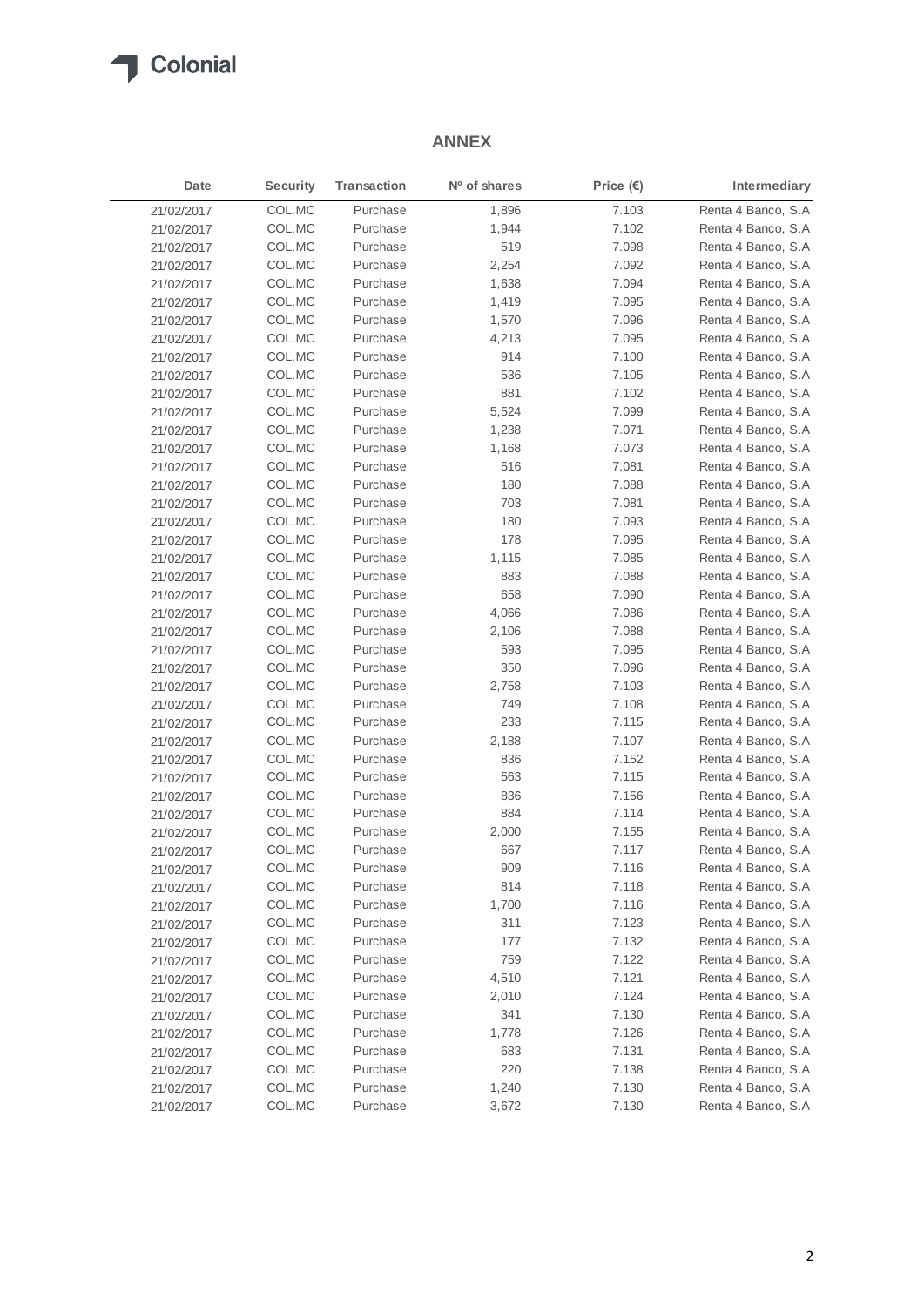

| Date       | <b>Security</b> | <b>Transaction</b> | N <sup>o</sup> of shares | Price $(E)$ | Intermediary        |
|------------|-----------------|--------------------|--------------------------|-------------|---------------------|
| 21/02/2017 | COL.MC          | Purchase           | 2,090                    | 7.131       | Renta 4 Banco, S.A  |
| 21/02/2017 | COL.MC          | Purchase           | 1,904                    | 7.133       | Renta 4 Banco, S.A. |
| 21/02/2017 | COL.MC          | Purchase           | 2,296                    | 7.133       | Renta 4 Banco, S.A  |
| 21/02/2017 | COL.MC          | Purchase           | 3,016                    | 7.134       | Renta 4 Banco, S.A. |
| 21/02/2017 | COL.MC          | Purchase           | 502                      | 7.143       | Renta 4 Banco, S.A  |
| 21/02/2017 | COL.MC          | Purchase           | 457                      | 7.144       | Renta 4 Banco, S.A  |
| 21/02/2017 | COL.MC          | Purchase           | 2,673                    | 7.138       | Renta 4 Banco, S.A  |
| 21/02/2017 | COL.MC          | Purchase           | 1,000                    | 7.145       | Renta 4 Banco, S.A  |
| 22/02/2017 | COL.MC          | Purchase           | 849                      | 7.078       | Renta 4 Banco, S.A  |
| 22/02/2017 | COL.MC          | Purchase           | 1,167                    | 7.075       | Renta 4 Banco, S.A  |
| 22/02/2017 | COL.MC          | Purchase           | 1,639                    | 7.063       | Renta 4 Banco, S.A. |
| 22/02/2017 | COL.MC          | Purchase           | 1,015                    | 7.067       | Renta 4 Banco, S.A  |
| 22/02/2017 | COL.MC          | Purchase           | 407                      | 7.070       | Renta 4 Banco, S.A  |
| 22/02/2017 | COL.MC          | Purchase           | 2,184                    | 7.066       | Renta 4 Banco, S.A  |
| 22/02/2017 | COL.MC          | Purchase           | 1,064                    | 7.069       | Renta 4 Banco, S.A  |
| 22/02/2017 | COL.MC          | Purchase           | 1,523                    | 7.069       | Renta 4 Banco, S.A  |
| 22/02/2017 | COL.MC          | Purchase           | 627                      | 7.075       | Renta 4 Banco, S.A  |
| 22/02/2017 | COL.MC          | Purchase           | 3,035                    | 7.070       | Renta 4 Banco, S.A  |
| 22/02/2017 | COL.MC          | Purchase           | 2,616                    | 7.071       | Renta 4 Banco, S.A  |
| 22/02/2017 | COL.MC          | Purchase           | 2,125                    | 7.072       | Renta 4 Banco, S.A  |
| 22/02/2017 | COL.MC          | Purchase           | 1,513                    | 7.035       | Renta 4 Banco, S.A  |
| 22/02/2017 | COL.MC          | Purchase           | 398                      | 7.042       | Renta 4 Banco, S.A  |
| 22/02/2017 | COL.MC          | Purchase           | 935                      | 7.042       | Renta 4 Banco, S.A  |
| 22/02/2017 | COL.MC          | Purchase           | 720                      | 7.045       | Renta 4 Banco, S.A  |
| 22/02/2017 | COL.MC          | Purchase           | 101                      | 7.069       | Renta 4 Banco, S.A  |
| 22/02/2017 | COL.MC          | Purchase           | 280                      | 7.056       | Renta 4 Banco, S.A  |
| 22/02/2017 | COL.MC          | Purchase           | 700                      | 7.054       | Renta 4 Banco, S.A  |
| 22/02/2017 | COL.MC          | Purchase           | 1,503                    | 7.051       | Renta 4 Banco, S.A  |
| 22/02/2017 | COL.MC          | Purchase           | 1,792                    | 7.052       | Renta 4 Banco, S.A  |
| 22/02/2017 | COL.MC          | Purchase           | 2,472                    | 7.053       | Renta 4 Banco, S.A  |
| 22/02/2017 | COL.MC          | Purchase           | 745                      | 7.058       | Renta 4 Banco, S.A  |
| 22/02/2017 | COL.MC          | Purchase           | 261                      | 7.065       | Renta 4 Banco, S.A  |
| 22/02/2017 | COL.MC          | Purchase           | 2,780                    | 7.057       | Renta 4 Banco, S.A  |
| 22/02/2017 | COL.MC          | Purchase           | 508                      | 7.065       | Renta 4 Banco, S.A  |
| 22/02/2017 | COL.MC          | Purchase           | 1,819                    | 7.060       | Renta 4 Banco, S.A  |
| 22/02/2017 | COL.MC          | Purchase           | 300                      | 7.067       | Renta 4 Banco, S.A  |
| 22/02/2017 | COL.MC          | Purchase           | 2,754                    | 7.075       | Renta 4 Banco, S.A  |
| 22/02/2017 | COL.MC          | Purchase           | 1,666                    | 7.077       | Renta 4 Banco, S.A  |
| 22/02/2017 | COL.MC          | Purchase           | 1,041                    | 7.080       | Renta 4 Banco, S.A  |
| 22/02/2017 | COL.MC          | Purchase           | 295                      | 7.114       | Renta 4 Banco, S.A  |
| 22/02/2017 | COL.MC          | Purchase           | 557                      | 7.085       | Renta 4 Banco, S.A  |
| 22/02/2017 | COL.MC          | Purchase           | 902                      | 7.111       | Renta 4 Banco, S.A  |
| 22/02/2017 | COL.MC          | Purchase           | 3,277                    | 7.079       | Renta 4 Banco, S.A  |
| 22/02/2017 | COL.MC          | Purchase           | 741                      | 7.113       | Renta 4 Banco, S.A  |
| 22/02/2017 | COL.MC          | Purchase           | 2,274                    | 7.080       | Renta 4 Banco, S.A  |
| 22/02/2017 | COL.MC          | Purchase           | 1,592                    | 7.111       | Renta 4 Banco, S.A  |
| 22/02/2017 | COL.MC          | Purchase           | 1,348                    | 7.082       | Renta 4 Banco, S.A  |
| 22/02/2017 | COL.MC          | Purchase           | 2,148                    | 7.112       | Renta 4 Banco, S.A  |
| 22/02/2017 | COL.MC          | Purchase           | 4,078                    | 7.081       | Renta 4 Banco, S.A  |
| 22/02/2017 | COL.MC          | Purchase           | 1,001                    | 7.117       | Renta 4 Banco, S.A  |
| 22/02/2017 | COL.MC          | Purchase           | 700                      | 7.088       | Renta 4 Banco, S.A  |
| 22/02/2017 | COL.MC          | Purchase           | 918                      | 7.121       | Renta 4 Banco, S.A  |
| 22/02/2017 | COL.MC          | Purchase           | 5,830                    | 7.083       | Renta 4 Banco, S.A  |
| 22/02/2017 | COL.MC          | Purchase           | 1,974                    | 7.120       | Renta 4 Banco, S.A  |
| 22/02/2017 | COL.MC          | Purchase           | 938                      | 7.089       | Renta 4 Banco, S.A  |
| 22/02/2017 | COL.MC          | Purchase           | 1,141                    | 7.123       | Renta 4 Banco, S.A  |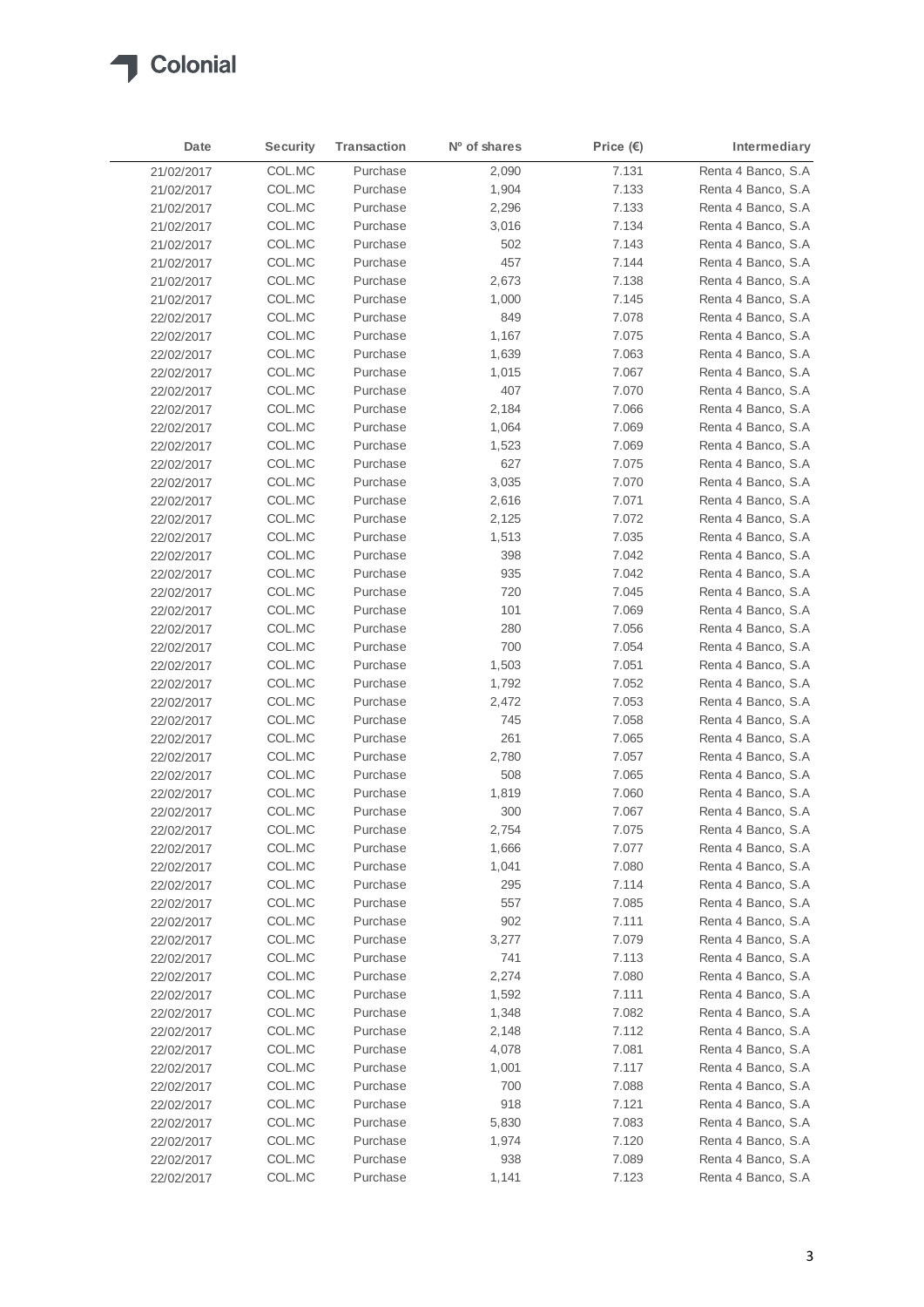

| Date       | <b>Security</b> | <b>Transaction</b> | Nº of shares | Price $(E)$ | Intermediary        |
|------------|-----------------|--------------------|--------------|-------------|---------------------|
| 22/02/2017 | COL.MC          | Purchase           | 3,627        | 7.086       | Renta 4 Banco, S.A  |
| 22/02/2017 | COL.MC          | Purchase           | 2,000        | 7.122       | Renta 4 Banco, S.A. |
| 22/02/2017 | COL.MC          | Purchase           | 1,506        | 7.089       | Renta 4 Banco, S.A  |
| 22/02/2017 | COL.MC          | Purchase           | 863          | 7.093       | Renta 4 Banco, S.A  |
| 22/02/2017 | COL.MC          | Purchase           | 2,882        | 7.090       | Renta 4 Banco, S.A  |
| 22/02/2017 | COL.MC          | Purchase           | 2,132        | 7.091       | Renta 4 Banco, S.A. |
| 22/02/2017 | COL.MC          | Purchase           | 2,225        | 7.092       | Renta 4 Banco, S.A  |
| 22/02/2017 | COL.MC          | Purchase           | 1,892        | 7.094       | Renta 4 Banco, S.A  |
| 22/02/2017 | COL.MC          | Purchase           | 1,187        | 7.096       | Renta 4 Banco, S.A  |
| 22/02/2017 | COL.MC          | Purchase           | 1,173        | 7.098       | Renta 4 Banco, S.A  |
| 22/02/2017 | COL.MC          | Purchase           | 1,090        | 7.100       | Renta 4 Banco, S.A. |
| 22/02/2017 | COL.MC          | Purchase           | 520          | 7.106       | Renta 4 Banco, S.A  |
| 22/02/2017 | COL.MC          | Purchase           | 947          | 7.102       | Renta 4 Banco, S.A. |
| 22/02/2017 | COL.MC          | Purchase           | 205          | 7.111       | Renta 4 Banco, S.A  |
| 22/02/2017 | COL.MC          | Purchase           | 1,156        | 7.103       | Renta 4 Banco, S.A  |
| 22/02/2017 | COL.MC          | Purchase           | 1,135        | 7.105       | Renta 4 Banco, S.A  |
| 22/02/2017 | COL.MC          | Purchase           | 295          | 7.112       | Renta 4 Banco, S.A  |
| 22/02/2017 | COL.MC          | Purchase           | 475          | 7.114       | Renta 4 Banco, S.A  |
| 23/02/2017 | COL.MC          | Purchase           | 2,702        | 7.083       | Renta 4 Banco, S.A  |
| 23/02/2017 | COL.MC          | Purchase           | 2,514        | 7.082       | Renta 4 Banco, S.A  |
| 23/02/2017 | COL.MC          | Purchase           | 3,311        | 7.072       | Renta 4 Banco, S.A  |
| 23/02/2017 | COL.MC          | Purchase           | 2,430        | 7.073       | Renta 4 Banco, S.A  |
| 23/02/2017 | COL.MC          | Purchase           | 3,562        | 7.073       | Renta 4 Banco, S.A  |
| 23/02/2017 | COL.MC          | Purchase           | 4,715        | 7.074       | Renta 4 Banco, S.A  |
| 23/02/2017 | COL.MC          | Purchase           | 1,514        | 7.077       | Renta 4 Banco, S.A  |
| 23/02/2017 | COL.MC          | Purchase           | 7,075        | 7.076       | Renta 4 Banco, S.A  |
| 23/02/2017 | COL.MC          | Purchase           | 2,631        | 7.078       | Renta 4 Banco, S.A  |
| 23/02/2017 | COL.MC          | Purchase           | 2,608        | 7.079       | Renta 4 Banco, S.A  |
| 23/02/2017 | COL.MC          | Purchase           | 459          | 7.089       | Renta 4 Banco, S.A. |
| 23/02/2017 | COL.MC          | Purchase           | 3,947        | 7.080       | Renta 4 Banco, S.A  |
| 23/02/2017 | COL.MC          | Purchase           | 471          | 7.064       | Renta 4 Banco, S.A  |
| 23/02/2017 | COL.MC          | Purchase           | 159          | 7.073       | Renta 4 Banco, S.A  |
| 23/02/2017 | COL.MC          | Purchase           | 60           | 7.101       | Renta 4 Banco, S.A  |
| 23/02/2017 | COL.MC          | Purchase           | 533          | 7.068       | Renta 4 Banco, S.A  |
| 23/02/2017 | COL.MC          | Purchase           | 941          | 7.066       | Renta 4 Banco, S.A  |
| 23/02/2017 | COL.MC          | Purchase           | 1,380        | 7.067       | Renta 4 Banco, S.A  |
| 23/02/2017 | COL.MC          | Purchase           | 80           | 7.098       | Renta 4 Banco, S.A  |
| 23/02/2017 | COL.MC          | Purchase           | 571          | 7.075       | Renta 4 Banco, S.A  |
| 23/02/2017 | COL.MC          | Purchase           | 1,085        | 7.071       | Renta 4 Banco, S.A  |
| 23/02/2017 | COL.MC          | Purchase           | 3,730        | 7.069       | Renta 4 Banco, S.A  |
| 23/02/2017 | COL.MC          | Purchase           | 3,243        | 7.071       | Renta 4 Banco, S.A  |
| 23/02/2017 | COL.MC          | Purchase           | 208          | 7.096       | Renta 4 Banco, S.A  |
| 23/02/2017 | COL.MC          | Purchase           | 1,798        | 7.087       | Renta 4 Banco, S.A  |
| 23/02/2017 | COL.MC          | Purchase           | 2,948        | 7.087       | Renta 4 Banco, S.A  |
| 23/02/2017 | COL.MC          | Purchase           | 1,505        | 7.089       | Renta 4 Banco, S.A  |
| 23/02/2017 | COL.MC          | Purchase           | 1,018        | 7.092       | Renta 4 Banco, S.A  |
| 23/02/2017 | COL.MC          | Purchase           | 2,505        | 7.090       | Renta 4 Banco, S.A  |
| 23/02/2017 | COL.MC          | Purchase           | 2,672        | 7.091       | Renta 4 Banco, S.A  |
| 23/02/2017 | COL.MC          | Purchase           | 2,584        | 7.092       | Renta 4 Banco, S.A  |
| 23/02/2017 | COL.MC          | Purchase           | 2            | 7.695       | Renta 4 Banco, S.A  |
| 23/02/2017 | COL.MC          | Purchase           | 15           | 7.172       | Renta 4 Banco, S.A  |
| 23/02/2017 | COL.MC          | Purchase           | 3,005        | 7.095       | Renta 4 Banco, S.A  |
| 23/02/2017 | COL.MC          | Purchase           | 1,605        | 7.097       | Renta 4 Banco, S.A  |
| 23/02/2017 | COL.MC          | Purchase           | 1,518        | 7.098       | Renta 4 Banco, S.A  |
| 23/02/2017 | COL.MC          | Purchase           | 2,202        | 7.099       | Renta 4 Banco, S.A  |
| 23/02/2017 | COL.MC          | Purchase           | 2,500        | 7.100       | Renta 4 Banco, S.A  |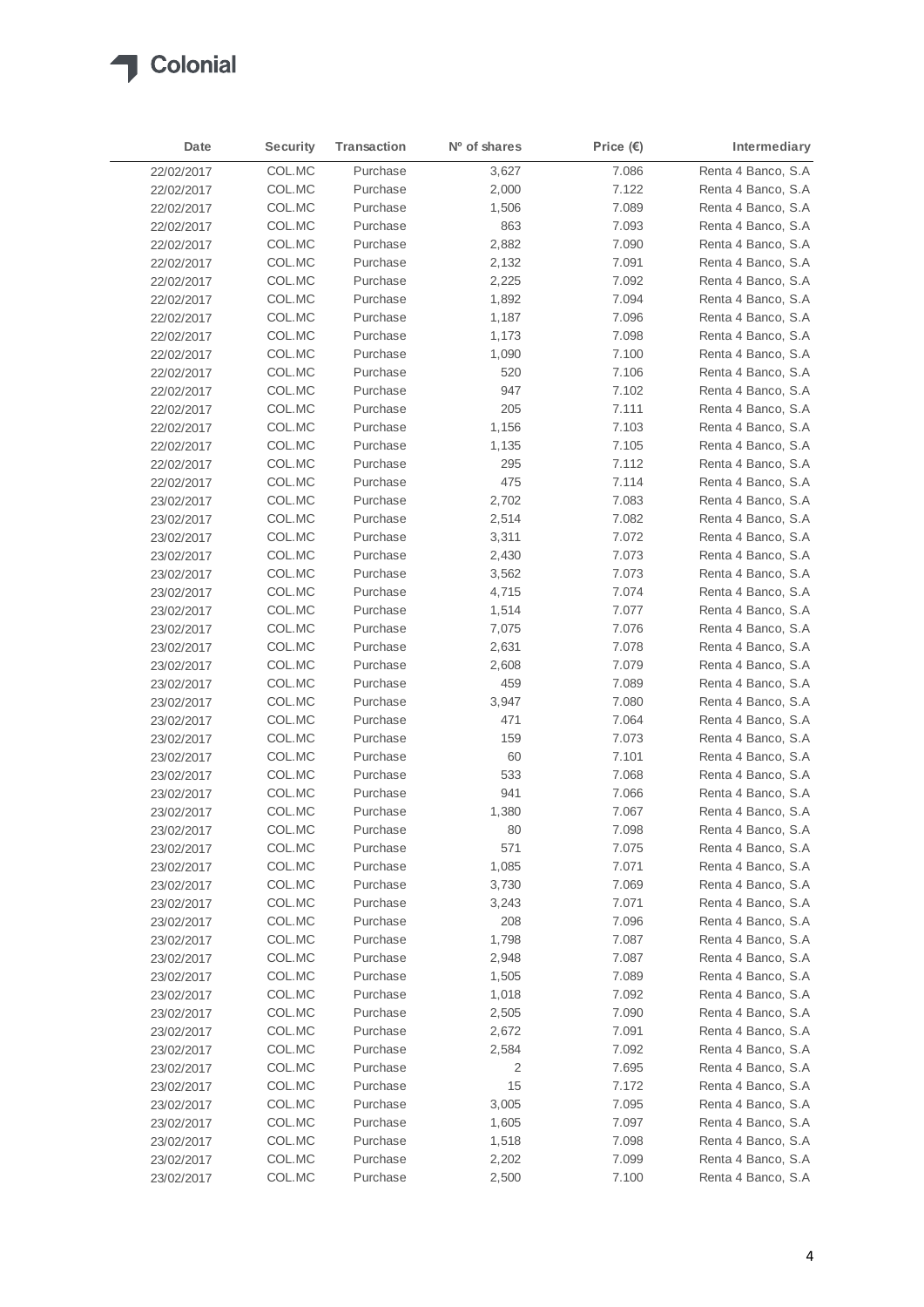

| Date       | <b>Security</b> | <b>Transaction</b> | Nº of shares | Price $(\epsilon)$ | Intermediary        |
|------------|-----------------|--------------------|--------------|--------------------|---------------------|
| 23/02/2017 | COL.MC          | Purchase           | 1,172        | 7.104              | Renta 4 Banco, S.A  |
| 23/02/2017 | COL.MC          | Purchase           | 3,025        | 7.103              | Renta 4 Banco, S.A. |
| 24/02/2017 | COL.MC          | Purchase           | 743          | 7.041              | Renta 4 Banco, S.A  |
| 24/02/2017 | COL.MC          | Purchase           | 1,001        | 7.042              | Renta 4 Banco, S.A  |
| 24/02/2017 | COL.MC          | Purchase           | 1,090        | 7.044              | Renta 4 Banco, S.A  |
| 24/02/2017 | COL.MC          | Purchase           | 813          | 7.052              | Renta 4 Banco, S.A  |
| 24/02/2017 | COL.MC          | Purchase           | 777          | 7.054              | Renta 4 Banco, S.A  |
| 24/02/2017 | COL.MC          | Purchase           | 2,762        | 7.053              | Renta 4 Banco, S.A  |
| 24/02/2017 | COL.MC          | Purchase           | 1,570        | 7.058              | Renta 4 Banco, S.A  |
| 24/02/2017 | COL.MC          | Purchase           | 1,500        | 7.059              | Renta 4 Banco, S.A  |
| 24/02/2017 | COL.MC          | Purchase           | 1,139        | 7.062              | Renta 4 Banco, S.A. |
| 24/02/2017 | COL.MC          | Purchase           | 2,000        | 7.068              | Renta 4 Banco, S.A  |
| 24/02/2017 | COL.MC          | Purchase           | 1,554        | 7.072              | Renta 4 Banco, S.A  |
| 24/02/2017 | COL.MC          | Purchase           | 1,215        | 7.074              | Renta 4 Banco, S.A  |
| 24/02/2017 | COL.MC          | Purchase           | 1,507        | 7.074              | Renta 4 Banco, S.A  |
| 24/02/2017 | COL.MC          | Purchase           | 1,821        | 7.076              | Renta 4 Banco, S.A  |
| 24/02/2017 | COL.MC          | Purchase           | 1,511        | 7.077              | Renta 4 Banco, S.A  |
| 24/02/2017 | COL.MC          | Purchase           | 1,516        | 7.078              | Renta 4 Banco, S.A  |
| 24/02/2017 | COL.MC          | Purchase           | 3,020        | 7.078              | Renta 4 Banco, S.A  |
| 24/02/2017 | COL.MC          | Purchase           | 449          | 7.088              | Renta 4 Banco, S.A  |
| 24/02/2017 | COL.MC          | Purchase           | 8,366        | 7.078              | Renta 4 Banco, S.A  |
| 24/02/2017 | COL.MC          | Purchase           | 2,508        | 7.081              | Renta 4 Banco, S.A  |
| 24/02/2017 | COL.MC          | Purchase           | 1,519        | 7.087              | Renta 4 Banco, S.A  |
| 24/02/2017 | COL.MC          | Purchase           | 910          | 7.037              | Renta 4 Banco, S.A  |
| 24/02/2017 | COL.MC          | Purchase           | 462          | 7.040              | Renta 4 Banco, S.A  |
| 24/02/2017 | COL.MC          | Purchase           | 1,100        | 7.015              | Renta 4 Banco, S.A  |
| 24/02/2017 | COL.MC          | Purchase           | 1,073        | 7.016              | Renta 4 Banco, S.A  |
| 24/02/2017 | COL.MC          | Purchase           | 1,300        | 7.020              | Renta 4 Banco, S.A  |
| 24/02/2017 | COL.MC          | Purchase           | 613          | 7.026              | Renta 4 Banco, S.A  |
| 24/02/2017 | COL.MC          | Purchase           | 1,516        | 7.022              | Renta 4 Banco, S.A  |
| 24/02/2017 | COL.MC          | Purchase           | 338          | 7.028              | Renta 4 Banco, S.A  |
| 24/02/2017 | COL.MC          | Purchase           | 1,513        | 7.024              | Renta 4 Banco, S.A  |
| 24/02/2017 | COL.MC          | Purchase           | 1,514        | 7.028              | Renta 4 Banco, S.A  |
| 24/02/2017 | COL.MC          | Purchase           | 1,023        | 7.033              | Renta 4 Banco, S.A  |
| 24/02/2017 | COL.MC          | Purchase           | 1,506        | 7.032              | Renta 4 Banco, S.A  |
| 24/02/2017 | COL.MC          | Purchase           | 2,340        | 6.981              | Renta 4 Banco, S.A  |
| 24/02/2017 | COL.MC          | Purchase           | 3,527        | 6.981              | Renta 4 Banco, S.A  |
| 24/02/2017 | COL.MC          | Purchase           | 1,288        | 6.985              | Renta 4 Banco, S.A  |
| 24/02/2017 | COL.MC          | Purchase           | 1,364        | 6.986              | Renta 4 Banco, S.A  |
| 24/02/2017 | COL.MC          | Purchase           | 796          | 6.989              | Renta 4 Banco, S.A  |
| 24/02/2017 | COL.MC          | Purchase           | 2,705        | 6.986              | Renta 4 Banco, S.A  |
| 24/02/2017 | COL.MC          | Purchase           | 1,351        | 6.990              | Renta 4 Banco, S.A  |
| 24/02/2017 | COL.MC          | Purchase           | 1,473        | 6.990              | Renta 4 Banco, S.A  |
| 24/02/2017 | COL.MC          | Purchase           | 1,850        | 6.991              | Renta 4 Banco, S.A  |
| 24/02/2017 | COL.MC          | Purchase           | 774          | 6.995              | Renta 4 Banco, S.A  |
| 24/02/2017 | COL.MC          | Purchase           | 1,565        | 6.993              | Renta 4 Banco, S.A  |
| 24/02/2017 | COL.MC          | Purchase           | 199          | 7.005              | Renta 4 Banco, S.A  |
| 24/02/2017 | COL.MC          | Purchase           | 655          | 6.970              | Renta 4 Banco, S.A  |
| 24/02/2017 | COL.MC          | Purchase           | 618          | 7.000              | Renta 4 Banco, S.A  |
| 24/02/2017 | COL.MC          | Purchase           | 127          | 6.985              | Renta 4 Banco, S.A  |
| 24/02/2017 | COL.MC          | Purchase           | 3,871        | 6.994              | Renta 4 Banco, S.A  |
| 24/02/2017 | COL.MC          | Purchase           | 1,328        | 6.968              | Renta 4 Banco, S.A  |
| 24/02/2017 | COL.MC          | Purchase           | 1,333        | 6.997              | Renta 4 Banco, S.A  |
| 24/02/2017 | COL.MC          | Purchase           | 2,583        | 6.968              | Renta 4 Banco, S.A  |
| 24/02/2017 | COL.MC          | Purchase           | 696          | 7.002              | Renta 4 Banco, S.A  |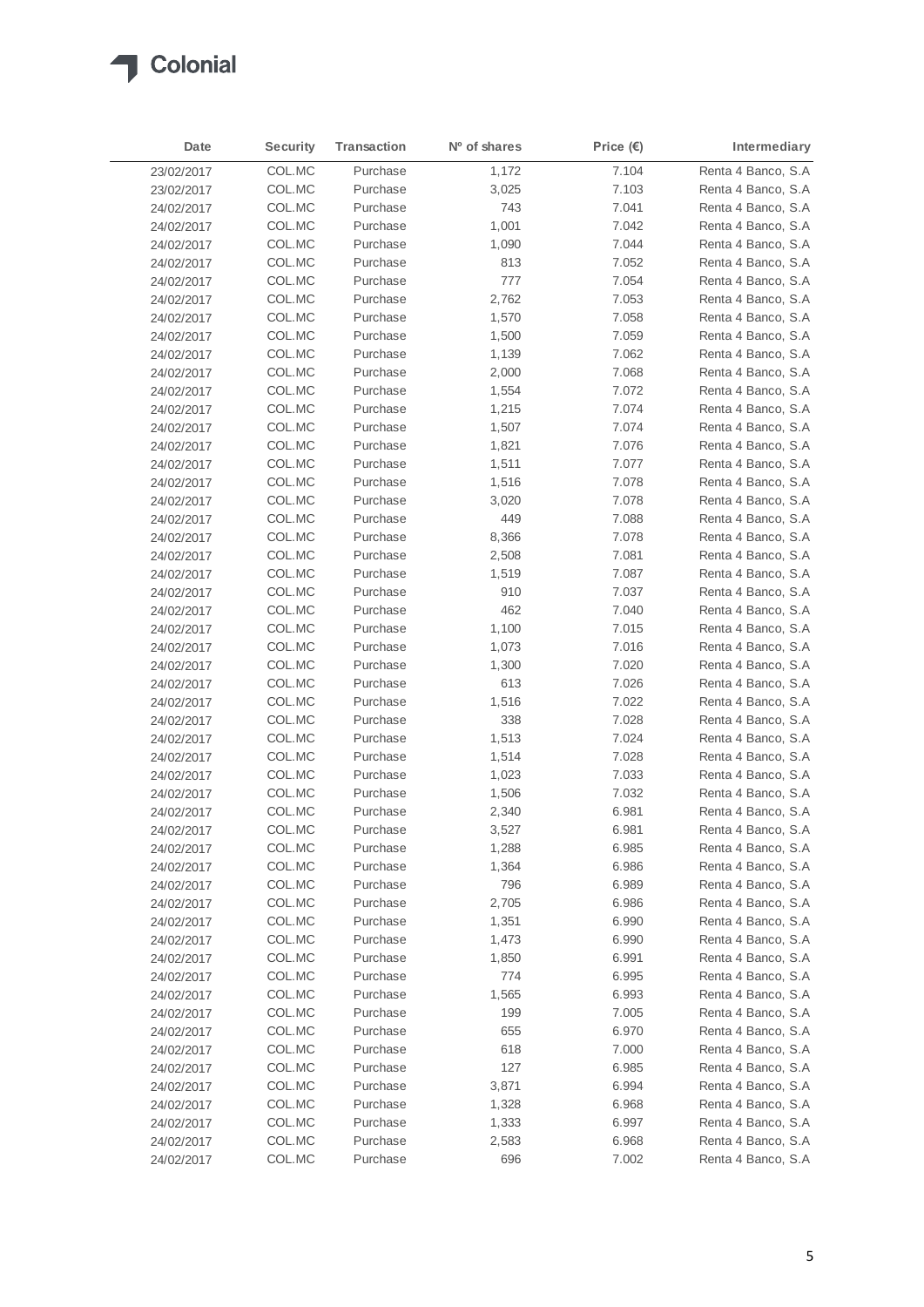

| Date       | <b>Security</b> | <b>Transaction</b> | Nº of shares | Price $(\epsilon)$ | Intermediary                             |
|------------|-----------------|--------------------|--------------|--------------------|------------------------------------------|
| 24/02/2017 | COL.MC          | Purchase           | 1,052        | 6.971              | Renta 4 Banco, S.A                       |
| 24/02/2017 | COL.MC          | Purchase           | 2,078        | 6.998              | Renta 4 Banco, S.A.                      |
| 24/02/2017 | COL.MC          | Purchase           | 4,506        | 6.969              | Renta 4 Banco, S.A                       |
| 24/02/2017 | COL.MC          | Purchase           | 1,912        | 7.000              | Renta 4 Banco, S.A                       |
| 24/02/2017 | COL.MC          | Purchase           | 1,010        | 6.974              | Renta 4 Banco, S.A                       |
| 24/02/2017 | COL.MC          | Purchase           | 2,197        | 7.001              | Renta 4 Banco, S.A                       |
| 24/02/2017 | COL.MC          | Purchase           | 3,615        | 6.971              | Renta 4 Banco, S.A                       |
| 24/02/2017 | COL.MC          | Purchase           | 1,268        | 7.005              | Renta 4 Banco, S.A                       |
| 24/02/2017 | COL.MC          | Purchase           | 2,787        | 6.973              | Renta 4 Banco, S.A.                      |
| 24/02/2017 | COL.MC          | Purchase           | 1,423        | 7.005              | Renta 4 Banco, S.A                       |
| 24/02/2017 | COL.MC          | Purchase           | 1,928        | 6.974              | Renta 4 Banco, S.A                       |
| 24/02/2017 | COL.MC          | Purchase           | 169          | 7.019              | Renta 4 Banco, S.A                       |
| 24/02/2017 | COL.MC          | Purchase           | 3,147        | 6.975              | Renta 4 Banco, S.A                       |
| 24/02/2017 | COL.MC          | Purchase           | 1,215        | 7.008              | Renta 4 Banco, S.A                       |
| 24/02/2017 | COL.MC          | Purchase           | 3,820        | 6.975              | Renta 4 Banco, S.A                       |
| 24/02/2017 | COL.MC          | Purchase           | 1,511        | 7.008              | Renta 4 Banco, S.A                       |
| 24/02/2017 | COL.MC          | Purchase           | 1,129        | 6.979              | Renta 4 Banco, S.A                       |
| 24/02/2017 | COL.MC          | Purchase           | 2,330        | 7.010              | Renta 4 Banco, S.A                       |
| 24/02/2017 | COL.MC          | Purchase           | 2,878        | 6.978              | Renta 4 Banco, S.A                       |
| 24/02/2017 | COL.MC          | Purchase           | 1,009        | 7.014              | Renta 4 Banco, S.A                       |
| 24/02/2017 | COL.MC          | Purchase           | 288          | 7.043              | Renta 4 Banco, S.A                       |
| 24/02/2017 | COL.MC          | Purchase           | 153          | 7.051              | Renta 4 Banco, S.A                       |
| 27/02/2017 | COL.MC          | Purchase           | 1,508        | 6.937              | Renta 4 Banco, S.A                       |
| 27/02/2017 | COL.MC          | Purchase           | 4,537        | 6.934              | Renta 4 Banco, S.A                       |
|            | COL.MC          | Purchase           | 6,046        | 6.922              | Renta 4 Banco, S.A                       |
| 27/02/2017 | COL.MC          | Purchase           | 3,982        | 6.923              | Renta 4 Banco, S.A                       |
| 27/02/2017 | COL.MC          | Purchase           |              | 6.926              | Renta 4 Banco, S.A                       |
| 27/02/2017 |                 | Purchase           | 1,511        |                    |                                          |
| 27/02/2017 | COL.MC          | Purchase           | 3,009        | 6.925              | Renta 4 Banco, S.A<br>Renta 4 Banco, S.A |
| 27/02/2017 | COL.MC          |                    | 1,505        | 6.930              |                                          |
| 27/02/2017 | COL.MC          | Purchase           | 3,013        | 6.930              | Renta 4 Banco, S.A                       |
| 27/02/2017 | COL.MC          | Purchase           | 1,008        | 6.934              | Renta 4 Banco, S.A                       |
| 27/02/2017 | COL.MC          | Purchase           | 1,500        | 6.933              | Renta 4 Banco, S.A                       |
| 27/02/2017 | COL.MC          | Purchase           | 1,501        | 6.934              | Renta 4 Banco, S.A                       |
| 27/02/2017 | COL.MC          | Purchase           | 4,543        | 6.933              | Renta 4 Banco, S.A<br>Renta 4 Banco, S.A |
| 27/02/2017 | COL.MC          | Purchase           | 796          | 6.910              |                                          |
| 27/02/2017 | COL.MC          | Purchase           | 147          | 6.924              | Renta 4 Banco, S.A                       |
| 27/02/2017 | COL.MC          | Purchase           | 1,252        | 6.911              | Renta 4 Banco, S.A                       |
| 27/02/2017 | COL.MC          | Purchase           | 1,903        | 6.911              | Renta 4 Banco, S.A                       |
| 27/02/2017 | COL.MC          | Purchase           | 466          | 6.919              | Renta 4 Banco, S.A                       |
| 27/02/2017 | COL.MC          | Purchase           | 5,126        | 6.911              | Renta 4 Banco, S.A                       |
| 27/02/2017 | COL.MC          | Purchase           | 9,580        | 6.911              | Renta 4 Banco, S.A                       |
| 27/02/2017 | COL.MC          | Purchase           | 2,037        | 6.914              | Renta 4 Banco, S.A                       |
| 27/02/2017 | COL.MC          | Purchase           | 6,673        | 6.914              | Renta 4 Banco, S.A                       |
| 27/02/2017 | COL.MC          | Purchase           | 5,716        | 6.915              | Renta 4 Banco, S.A                       |
| 27/02/2017 | COL.MC          | Purchase           | 35,309       | 6.914              | Renta 4 Banco, S.A                       |
| 27/02/2017 | COL.MC          | Purchase           | 13,250       | 6.916              | Renta 4 Banco, S.A                       |
| 27/02/2017 | COL.MC          | Purchase           | 16,784       | 6.917              | Renta 4 Banco, S.A                       |
| 27/02/2017 | COL.MC          | Purchase           | 19,012       | 6.918              | Renta 4 Banco, S.A                       |
| 27/02/2017 | COL.MC          | Purchase           | 10,119       | 6.919              | Renta 4 Banco, S.A                       |
| 27/02/2017 | COL.MC          | Purchase           | 8,460        | 6.920              | Renta 4 Banco, S.A                       |
| 27/02/2017 | COL.MC          | Purchase           | 7,048        | 6.935              | Renta 4 Banco, S.A                       |
| 27/02/2017 | COL.MC          | Purchase           | 1,503        | 6.941              | Renta 4 Banco, S.A                       |
| 27/02/2017 | COL.MC          | Purchase           | 1,504        | 6.942              | Renta 4 Banco, S.A                       |
| 27/02/2017 | COL.MC          | Purchase           | 211          | 6.953              | Renta 4 Banco, S.A                       |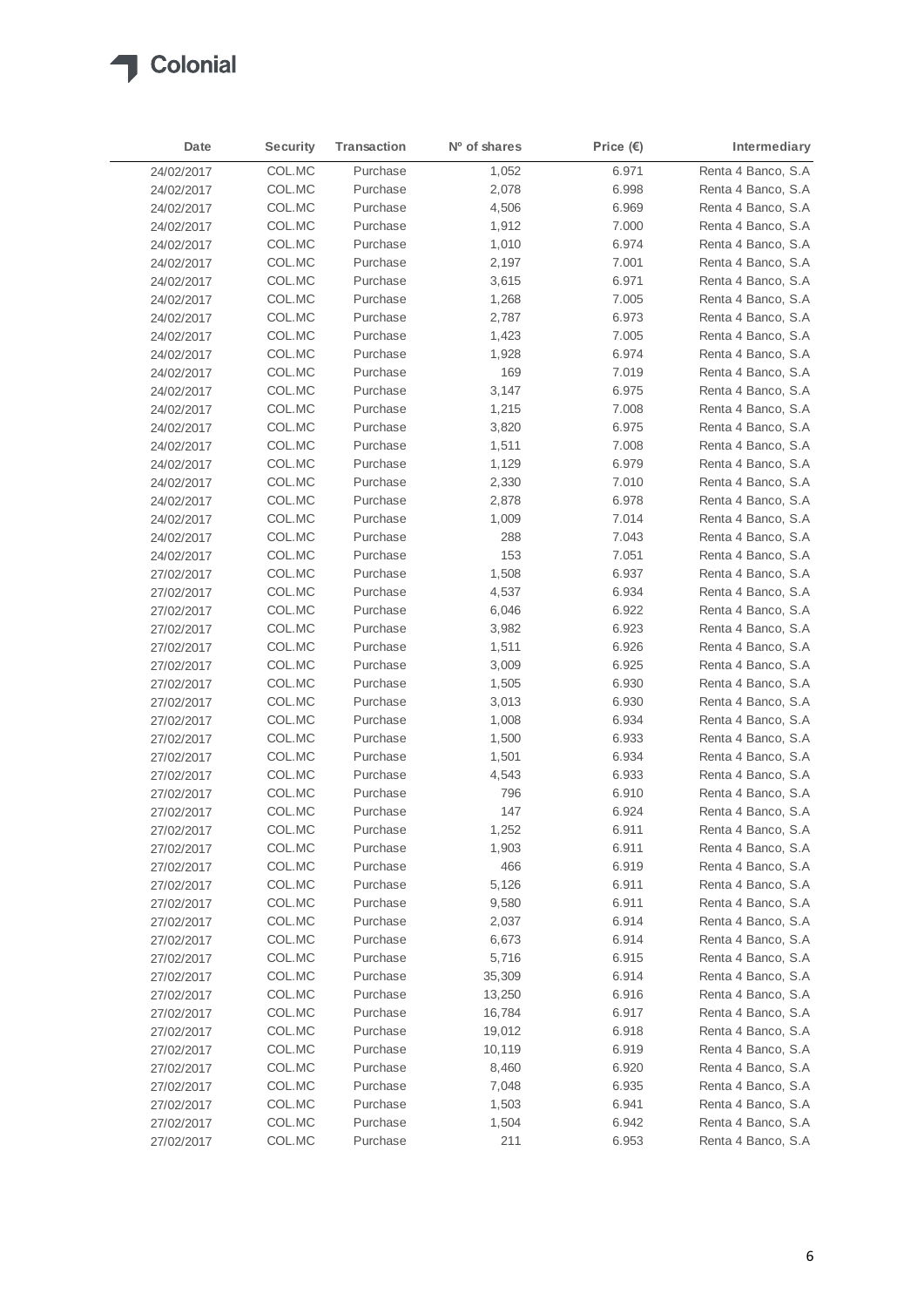

| Date       | <b>Security</b> | <b>Transaction</b>   | N <sup>o</sup> of shares | Price $(\epsilon)$ | Intermediary        |
|------------|-----------------|----------------------|--------------------------|--------------------|---------------------|
| 27/02/2017 | COL.MC          | Purchase             | 1,015                    | 6.946              | Renta 4 Banco, S.A  |
| 27/02/2017 | COL.MC          | Purchase             | 353                      | 6.950              | Renta 4 Banco, S.A. |
| 27/02/2017 | COL.MC          | Purchase             | 1,517                    | 6.946              | Renta 4 Banco, S.A  |
| 27/02/2017 | COL.MC          | Purchase             | 3,014                    | 6.945              | Renta 4 Banco, S.A  |
| 27/02/2017 | COL.MC          | Purchase             | 1,502                    | 6.948              | Renta 4 Banco, S.A  |
| 27/02/2017 | COL.MC          | Purchase             | 1,516                    | 6.951              | Renta 4 Banco, S.A  |
| 27/02/2017 | COL.MC          | Purchase             | 3,019                    | 6.958              | Renta 4 Banco, S.A  |
| 27/02/2017 | COL.MC          | Purchase             | 1,504                    | 6.961              | Renta 4 Banco, S.A  |
| 28/02/2017 | COL.MC          | Purchase             | 2,978                    | 6.876              | Renta 4 Banco, S.A  |
| 28/02/2017 | COL.MC          | Purchase             | 928                      | 6.879              | Renta 4 Banco, S.A  |
| 28/02/2017 | COL.MC          | Purchase             | 565                      | 6.875              | Renta 4 Banco, S.A  |
| 28/02/2017 | COL.MC          | Purchase             | 754                      | 6.874              | Renta 4 Banco, S.A  |
| 28/02/2017 | COL.MC          | Purchase             | 1,507                    | 6.873              | Renta 4 Banco, S.A  |
| 28/02/2017 | COL.MC          | Purchase             | 492                      | 6.881              | Renta 4 Banco, S.A  |
| 28/02/2017 | COL.MC          | Purchase             | 974                      | 6.881              | Renta 4 Banco, S.A  |
| 28/02/2017 | COL.MC          | Purchase             | 6,782                    | 6.898              | Renta 4 Banco, S.A  |
| 28/02/2017 | COL.MC          | Purchase             | 3,942                    | 6.899              | Renta 4 Banco, S.A  |
| 28/02/2017 | COL.MC          | Purchase             | 2,005                    | 6.901              | Renta 4 Banco, S.A  |
| 28/02/2017 | COL.MC          | Purchase             | 2,883                    | 6.901              | Renta 4 Banco, S.A  |
| 28/02/2017 | COL.MC          | Purchase             | 226                      | 6.913              | Renta 4 Banco, S.A  |
| 28/02/2017 | COL.MC          | Purchase             | 3,611                    | 6.903              | Renta 4 Banco, S.A  |
| 28/02/2017 | COL.MC          | Purchase             | 3,498                    | 6.878              | Renta 4 Banco, S.A  |
|            | COL.MC          | Purchase             | 2,182                    | 6.880              | Renta 4 Banco, S.A  |
| 28/02/2017 | COL.MC          | Purchase             |                          | 6.881              | Renta 4 Banco, S.A  |
| 28/02/2017 | COL.MC          | Purchase             | 1,983                    | 6.882              | Renta 4 Banco, S.A  |
| 28/02/2017 |                 |                      | 2,079                    |                    | Renta 4 Banco, S.A  |
| 28/02/2017 | COL.MC          | Purchase<br>Purchase | 3,401                    | 6.882              |                     |
| 28/02/2017 | COL.MC          |                      | 2,011                    | 6.884              | Renta 4 Banco, S.A  |
| 28/02/2017 | COL.MC          | Purchase             | 5,713                    | 6.884              | Renta 4 Banco, S.A  |
| 28/02/2017 | COL.MC          | Purchase             | 4,505                    | 6.885              | Renta 4 Banco, S.A  |
| 28/02/2017 | COL.MC          | Purchase             | 3,352                    | 6.886              | Renta 4 Banco, S.A  |
| 28/02/2017 | COL.MC          | Purchase             | 8,716                    | 6.886              | Renta 4 Banco, S.A  |
| 28/02/2017 | COL.MC          | Purchase             | 14,026                   | 6.887              | Renta 4 Banco, S.A  |
| 28/02/2017 | COL.MC          | Purchase             | 21,402                   | 6.888              | Renta 4 Banco, S.A  |
| 28/02/2017 | COL.MC          | Purchase             | 965                      | 6.894              | Renta 4 Banco, S.A  |
| 28/02/2017 | COL.MC          | Purchase             | 13,247                   | 6.890              | Renta 4 Banco, S.A  |
| 28/02/2017 | COL.MC          | Purchase             | 3,721                    | 6.892              | Renta 4 Banco, S.A  |
| 28/02/2017 | COL.MC          | Purchase             | 10,315                   | 6.892              | Renta 4 Banco, S.A  |
| 28/02/2017 | COL.MC          | Purchase             | 4,211                    | 6.894              | Renta 4 Banco, S.A  |
| 28/02/2017 | COL.MC          | Purchase             | 4,060                    | 6.895              | Renta 4 Banco, S.A  |
| 28/02/2017 | COL.MC          | Purchase             | 787                      | 6.901              | Renta 4 Banco, S.A  |
| 28/02/2017 | COL.MC          | Purchase             | 2,328                    | 6.898              | Renta 4 Banco, S.A  |
| 01/03/2017 | COL.MC          | Purchase             | 7,040                    | 6.872              | Renta 4 Banco, S.A  |
| 01/03/2017 | COL.MC          | Purchase             | 3,608                    | 6.872              | Renta 4 Banco, S.A  |
| 01/03/2017 | COL.MC          | Purchase             | 12,323                   | 6.858              | Renta 4 Banco, S.A  |
| 01/03/2017 | COL.MC          | Purchase             | 1,009                    | 6.864              | Renta 4 Banco, S.A  |
| 01/03/2017 | COL.MC          | Purchase             | 1,123                    | 6.865              | Renta 4 Banco, S.A  |
| 01/03/2017 | COL.MC          | Purchase             | 1,508                    | 6.867              | Renta 4 Banco, S.A  |
| 01/03/2017 | COL.MC          | Purchase             | 1,002                    | 6.869              | Renta 4 Banco, S.A  |
| 01/03/2017 | COL.MC          | Purchase             | 1,505                    | 6.869              | Renta 4 Banco, S.A  |
| 01/03/2017 | COL.MC          | Purchase             | 17,981                   | 6.868              | Renta 4 Banco, S.A  |
| 01/03/2017 | COL.MC          | Purchase             | 1,383                    | 6.872              | Renta 4 Banco, S.A  |
| 01/03/2017 | COL.MC          | Purchase             | 58,527                   | 6.869              | Renta 4 Banco, S.A  |
| 01/03/2017 | COL.MC          | Purchase             | 2,687                    | 6.875              | Renta 4 Banco, S.A  |
| 01/03/2017 | COL.MC          | Purchase             | 3,702                    | 6.875              | Renta 4 Banco, S.A  |
| 01/03/2017 | COL.MC          | Purchase             | 13,223                   | 6.875              | Renta 4 Banco, S.A  |
| 01/03/2017 | COL.MC          | Purchase             | 1,076                    | 6.914              | Renta 4 Banco, S.A  |